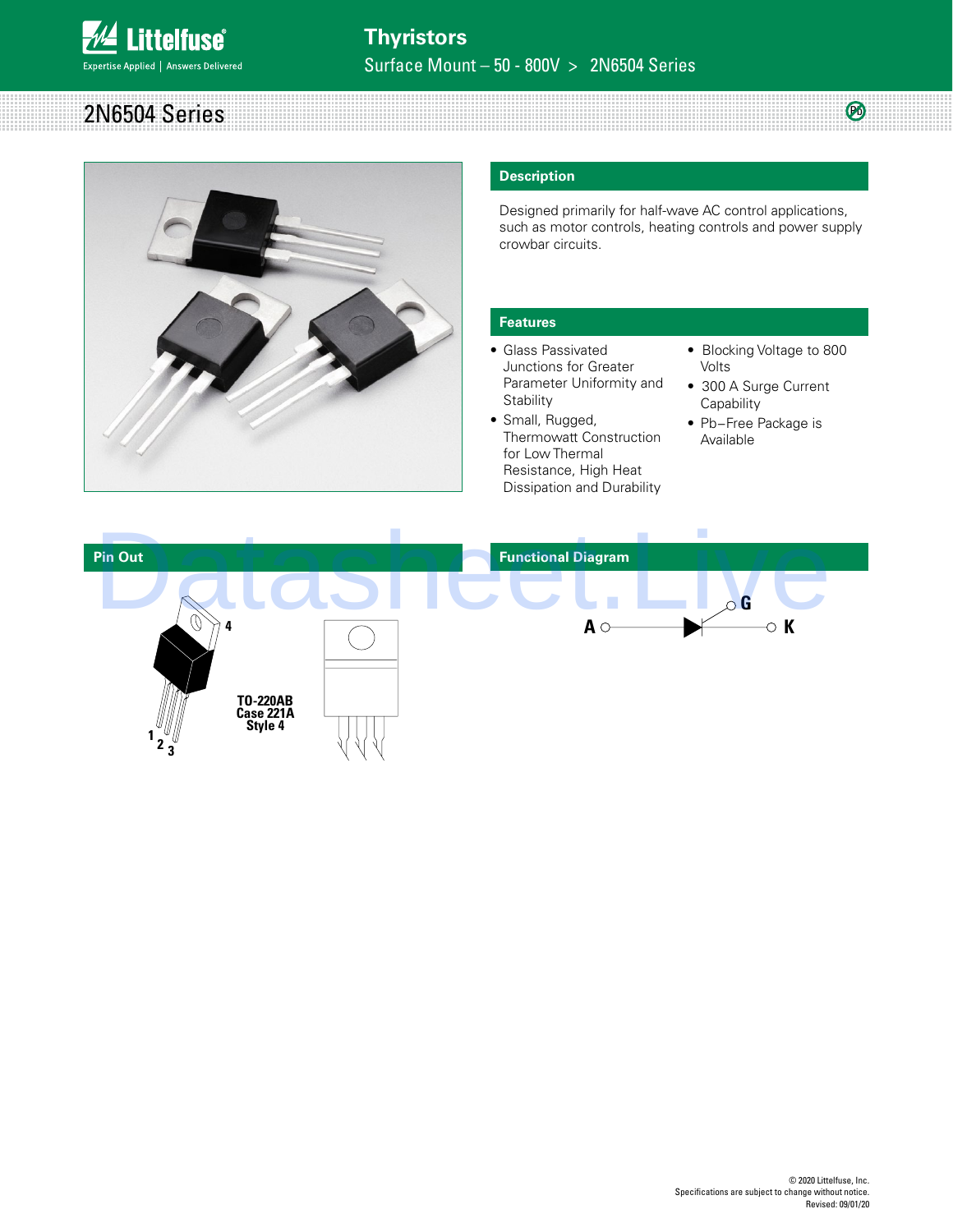

# $\bm{\mathsf{Maximum}~Ratings}$  (T $_{\text{J}}$  = 25°C unless otherwise noted)

| Rating                                                                                                                                               | <b>Symbol</b> | <b>Value</b>                           | <b>Unit</b>                    |        |
|------------------------------------------------------------------------------------------------------------------------------------------------------|---------------|----------------------------------------|--------------------------------|--------|
| 2N6504<br>2N6505<br>Peak Repetitive Off-State Voltage (Note 1)<br>2N6507<br>(Gate Open, Sine Wave 50 to 60 Hz, T, = 25 to 125°C)<br>2N6508<br>2N6509 |               | V <sub>drm</sub> ,<br>V <sub>rrm</sub> | 50<br>100<br>400<br>600<br>800 | $\vee$ |
| On-State RMS Current (180° Conduction Angles; $T_c = 85^{\circ}$ C)                                                                                  |               | T (RMS)                                | 25                             | A      |
| Average On-State Current (180 $^{\circ}$ Conduction Angles; T <sub>c</sub> = 85 $^{\circ}$ C)                                                        | $I_{T(AV)}$   | 16                                     | A                              |        |
| Peak Non-repetitive Surge Current<br>$(1/2 \text{ Cycle}, \text{Sine Wave } 60 \text{ Hz}, T = 100^{\circ}\text{C})$                                 | $I_{TSM}$     | 250                                    | A                              |        |
| Forward Peak Gate Power (Pulse Width $\leq 1.0$ µs, T <sub>c</sub> = 85°C)                                                                           |               | $P_{GM}$                               | 20                             | W      |
| Forward Average Gate Power ( $t = 8.3$ ms, $T_c = 85^{\circ}$ C)                                                                                     | $P_{G(AV)}$   | 0.5                                    | W                              |        |
| Forward Peak Gate Current (Pulse Width $\leq 1.0$ µs, T <sub>c</sub> = 85°C)                                                                         | $I_{GM}$      | 2.0                                    | A                              |        |
| Operating Junction Temperature Range                                                                                                                 | $T_{\rm J}$   | $-40$ to $+125$                        | $^{\circ}C$                    |        |
| Storage Temperature Range                                                                                                                            | sta           | $-40$ to $+125$                        | $^{\circ}C$                    |        |

Stresses exceeding Maximum Ratings may damage the device. Maximum Ratings are stress ratings only. Functional operation above the Recommended Operating Conditions is not implied. Extended exposure to stresses above the

Recommended Operating Conditions may affect device reliability.<br>1. V<sub>isme</sub> and V<sub>isme</sub> for all types can be applied on a continuous basis. Ratings apply for zero or negative gate voltage; however, positive gate voltage sha

| <b>Thermal Characteristics</b>                                                     |               |              |             |  |  |  |
|------------------------------------------------------------------------------------|---------------|--------------|-------------|--|--|--|
| <b>Rating</b>                                                                      | <b>Symbol</b> | <b>Value</b> | <b>Unit</b> |  |  |  |
| *Thermal Resistance, Junction to Case                                              | $R_{\rm esc}$ | 1.5          | °C/W        |  |  |  |
| *Maximum Lead Temperature for Soldering Purposes, 1/8" from case for<br>10 seconds |               | 260          | $\circ$     |  |  |  |

\* Indicates JEDEC Registered Data.

# **Electrical Characteristics - OFF**  $(T_c = 25^{\circ}C$  unless otherwise noted)

| <b>Characteristic '</b>                             |                  | <b>Symbol</b> | <b>Min</b> | <b>Typ</b> | <b>Max</b> | <b>Unit</b> |
|-----------------------------------------------------|------------------|---------------|------------|------------|------------|-------------|
| <b>TPeak Repetitive Blocking Current</b>            | $= 25^{\circ}$ C | 'DRM'         |            |            | 1. C       | uΑ          |
| $(V_{_{AK}} = V_{_{DRM}} = V_{_{RRM}}$ ; Gate Open) | $=125^{\circ}C$  | 'RRM          |            |            | 2.0        | mA          |

## **Electrical Characteristics - ON**  $(T_c = 25^{\circ}C$  unless otherwise noted; Electricals apply in both directions)

| <b>Characteristic</b>                                                                                                       |                                                               |                                                   | <b>Min</b>               | <b>Typ</b>               | <b>Max</b>               | Unit    |
|-----------------------------------------------------------------------------------------------------------------------------|---------------------------------------------------------------|---------------------------------------------------|--------------------------|--------------------------|--------------------------|---------|
| * Forward On-State Voltage (Note 2) (ITM = 50 A)                                                                            |                                                               | $V_{TM}$                                          |                          |                          | 1.8                      | V       |
| * Gate Trigger Current (Continuous dc)                                                                                      |                                                               | l <sub>GT</sub>                                   | $\overline{\phantom{0}}$ | 9.0                      | 30                       |         |
| $(V_{AK} =$ Rated $V_{DBM}$ or $V_{BBM}$ , Gate Open)                                                                       | $T_c = 25^{\circ}C$<br>$T_c = -40^{\circ}C$                   |                                                   | $\overline{\phantom{0}}$ | $\overline{\phantom{0}}$ | 75                       | mA      |
| * Gate Trigger Voltage (Continuous dc) ( $V_{\text{av}}$ = 12 Vdc, R <sub>1</sub> = 100 $\Omega$ , T <sub>c</sub> = -40 °C) |                                                               |                                                   | $\overline{\phantom{0}}$ | 1.0                      | 1.5                      | V       |
| Gate Non-Trigger Voltage ( $V_{AK}$ = 12 Vdc, R <sub>1</sub> = 100 $\Omega$ , T <sub>1</sub> = 125°C)                       |                                                               |                                                   | 0.2                      | $\overline{\phantom{0}}$ |                          | V       |
| *Holding Current ( $V_{p}$ = 12 Vdc,                                                                                        |                                                               |                                                   | $\overline{\phantom{0}}$ | 18                       | 40                       |         |
| Initiating Current = 200 mA, Gate Open)                                                                                     |                                                               | $T_c = 25^{\circ}C$<br>$T_c = -40^{\circ}C$<br>'H |                          |                          | 80                       | mA      |
| * Turn-On Time ( $I_{\tau_{M}}$ = 25 A, $I_{\tau_{T}}$ = 50 mAdc)                                                           |                                                               |                                                   | $\overline{\phantom{0}}$ | 2.0                      | $\overline{a}$           | $\mu s$ |
|                                                                                                                             | $(I_{\tau_{\rm M}} = 25 \text{ A}, I_{\rm B} = 25 \text{ A})$ |                                                   | $\overline{\phantom{a}}$ | 35                       | $\overline{\phantom{a}}$ |         |
| Turn-Off Time $(V_{\text{EM}}$ = rated voltage)                                                                             | $(I_{TM} = 25 A, I_n = 25 A, T = 125^{\circ}C)$               | ٠a                                                | $\overline{\phantom{a}}$ | 55                       |                          | $\mu s$ |

\*Indicates JEDEC Registered Data

**2.** Pulse Test: Pulse Width ≤ 300 µsec, Duty Cycle ≤ 2%.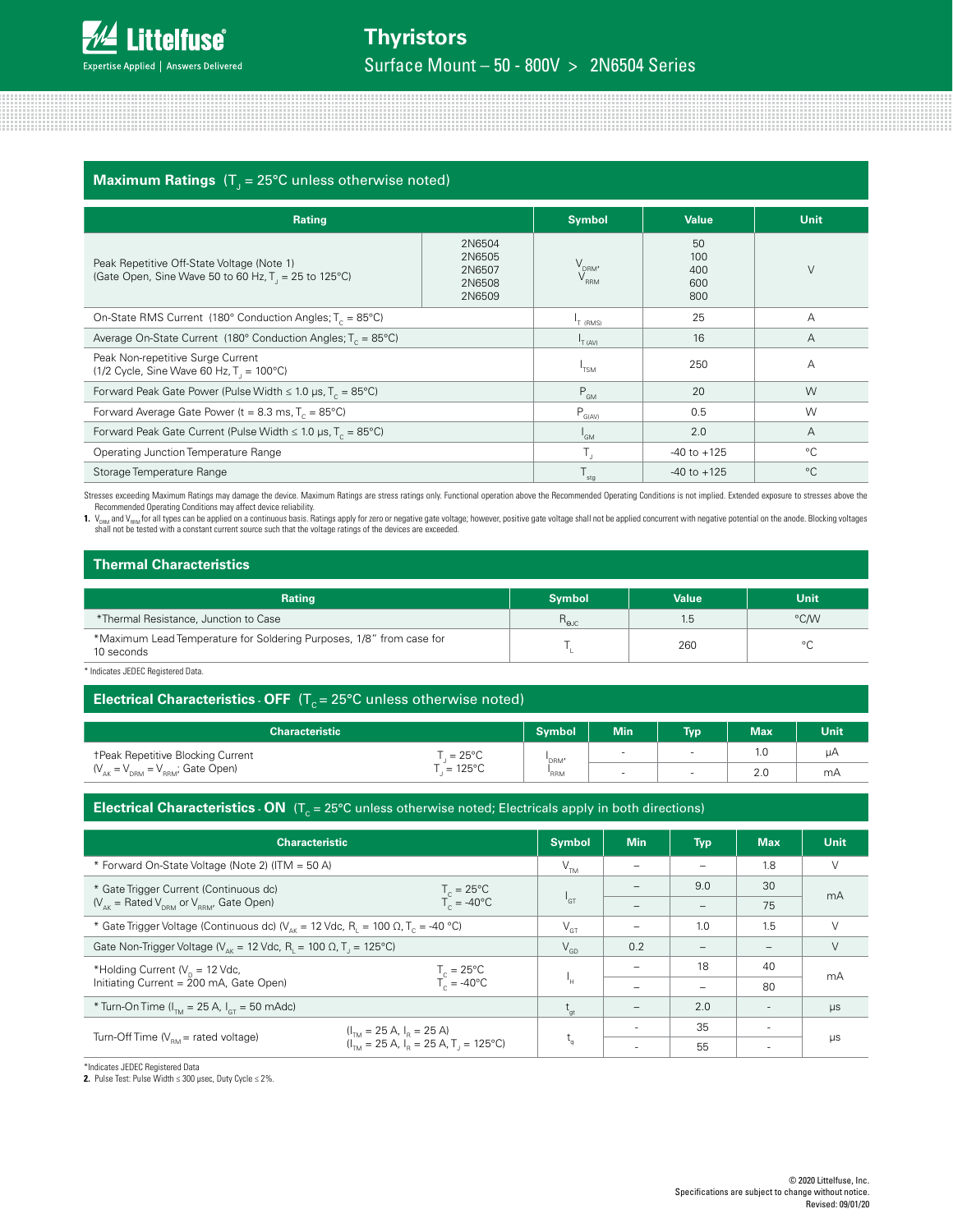

Surface Mount – 50 - 800V > 2N6504 Series

| <b>Dynamic Characteristics</b>                                                              |               |                          |            |                          |      |
|---------------------------------------------------------------------------------------------|---------------|--------------------------|------------|--------------------------|------|
| <b>Characteristic</b>                                                                       | <b>Symbol</b> | <b>Min</b>               | <b>Typ</b> | <b>Max</b>               | Unit |
| Critical Rate of Rise of Off-State Voltage (Gate Open, Rated VDRM,<br>Exponential Waveform) |               | $\overline{\phantom{0}}$ | 50         | $\overline{\phantom{m}}$ | V/µs |

#### **Voltage Current Characteristic of SCR**

| <b>Symbol</b>                                          | <b>Parameter</b>                          |  |  |  |
|--------------------------------------------------------|-------------------------------------------|--|--|--|
| $\mathsf{V}_{\text{\tiny{DRM}}}$                       | Peak Repetitive Forward Off State Voltage |  |  |  |
| <b>DRM</b>                                             | Peak Forward Blocking Current             |  |  |  |
| $V_{_{\rm RRM}}$                                       | Peak Repetitive Reverse Off State Voltage |  |  |  |
| Peak Reverse Blocking Current<br><sup>1</sup> RRM      |                                           |  |  |  |
| Maximum On State Voltage<br>$\mathsf{V}_{\mathsf{TM}}$ |                                           |  |  |  |
| <b>Holding Current</b><br>'н                           |                                           |  |  |  |





## **Figure 1. AverageCurrent Derating Figure 2. Maximum On-State Power Dissipation**

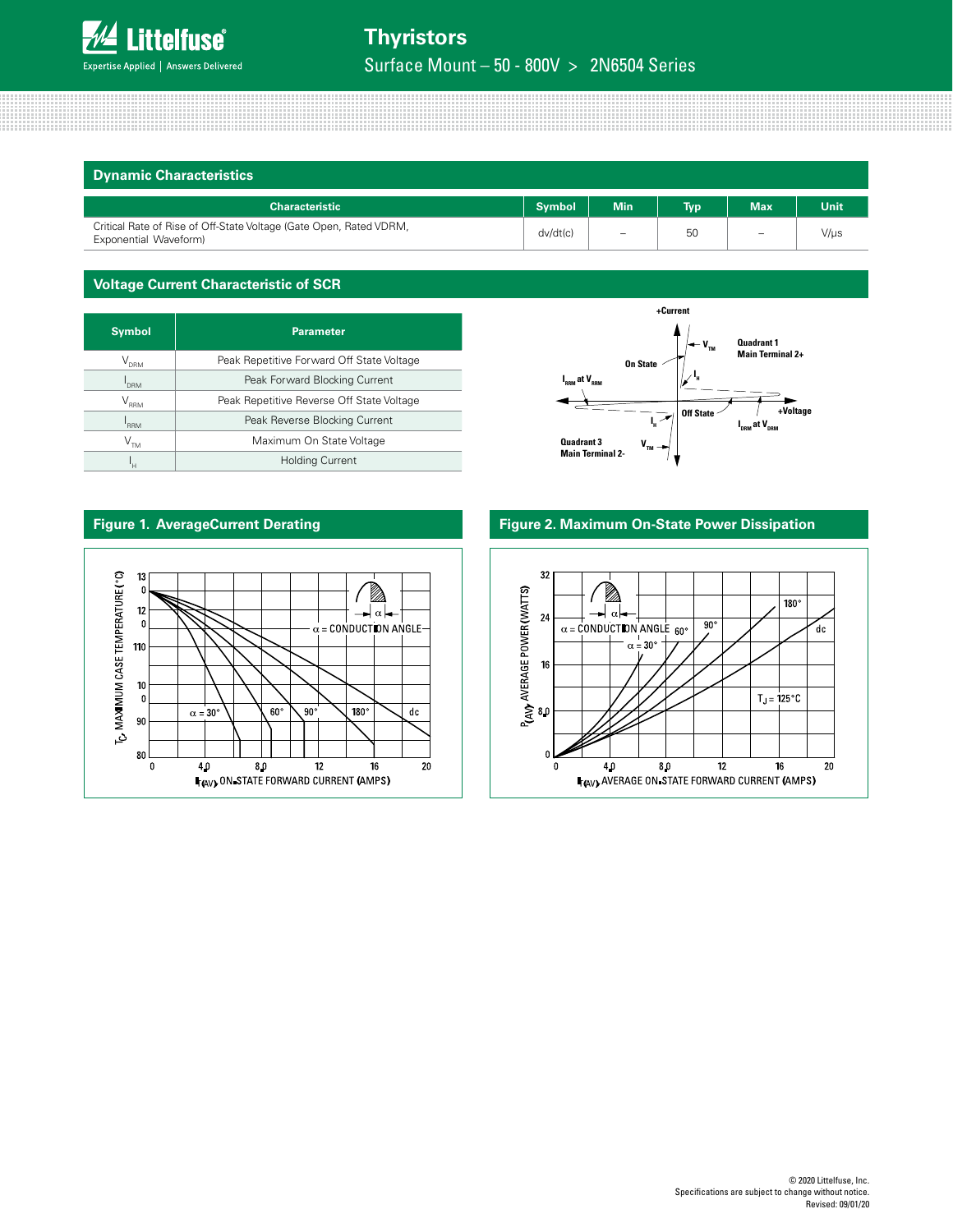

Surface Mount – 50 - 800V > 2N6504 Series

# **Figure 3. Typical On−State Characteristics Figure 4. Maximum Non−Repetitive Surge Current**



#### 300  $-1$  CYCLE  $-$ **T**SM<sub>P</sub> PEAK SURGE CURRENT (AMP)<br>23<br>23<br>29<br>29<br>29  $T_C = 85^{\circ}C$  $\check{f}$  = 60 Hz SURGE IS PRECEDED AND FOLLOWED BY RATED CURRENT 175  $10\,$  $2.0$  $3\,\mathrm{0}$  $4\,\Omega$  $6\,\,0$  $\bf 8.0$  $10$ NUMBER OF CYCLES

#### **Figure 5. Thermal Response**

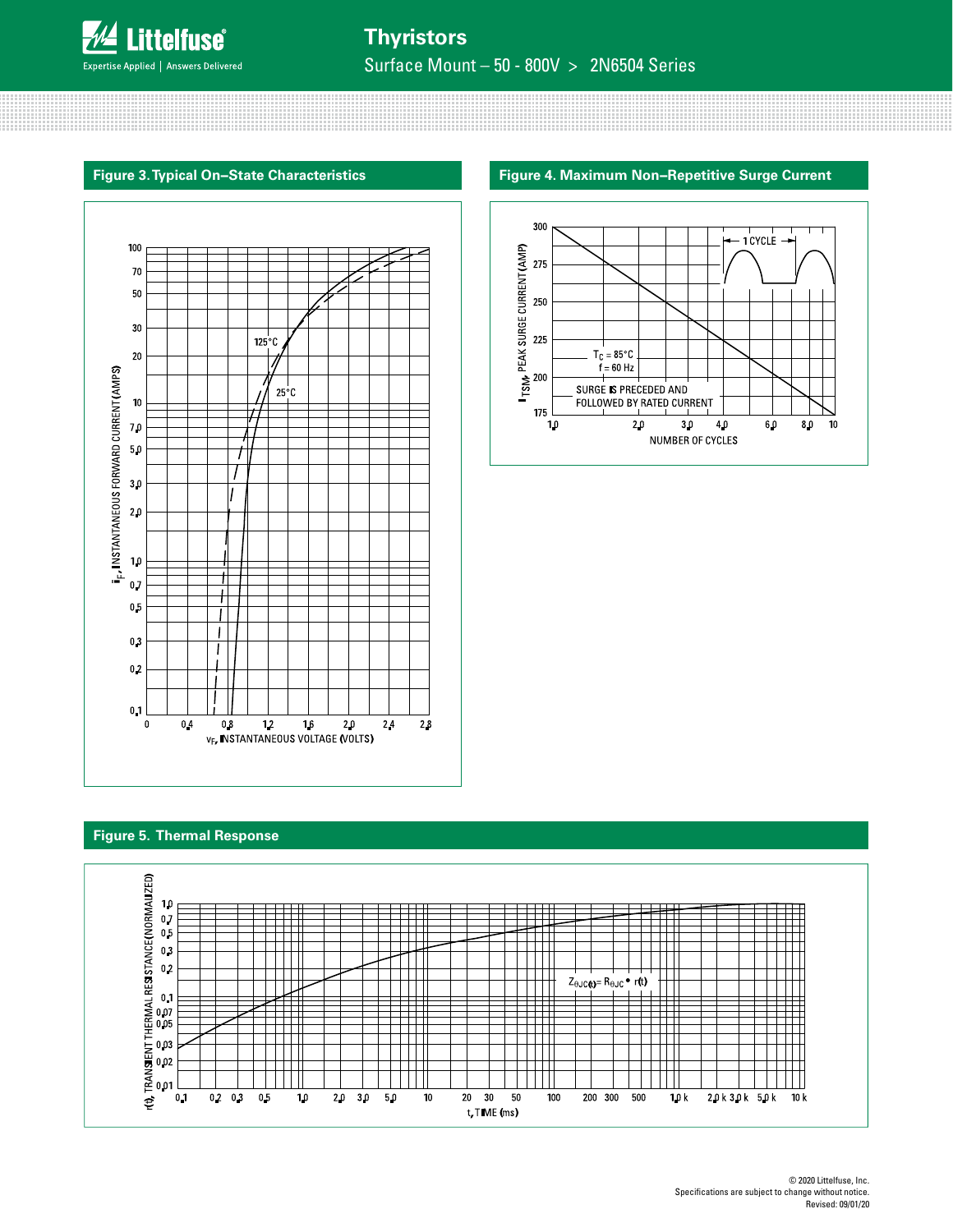

Surface Mount – 50 - 800V > 2N6504 Series

## **Typical Trigger Characteristics**





# **Figure 8. Typical Holding Current vs.Junction Temperature**



#### **Figure 7. Typical Gate Trigger Voltage vs. Junction Temperature**